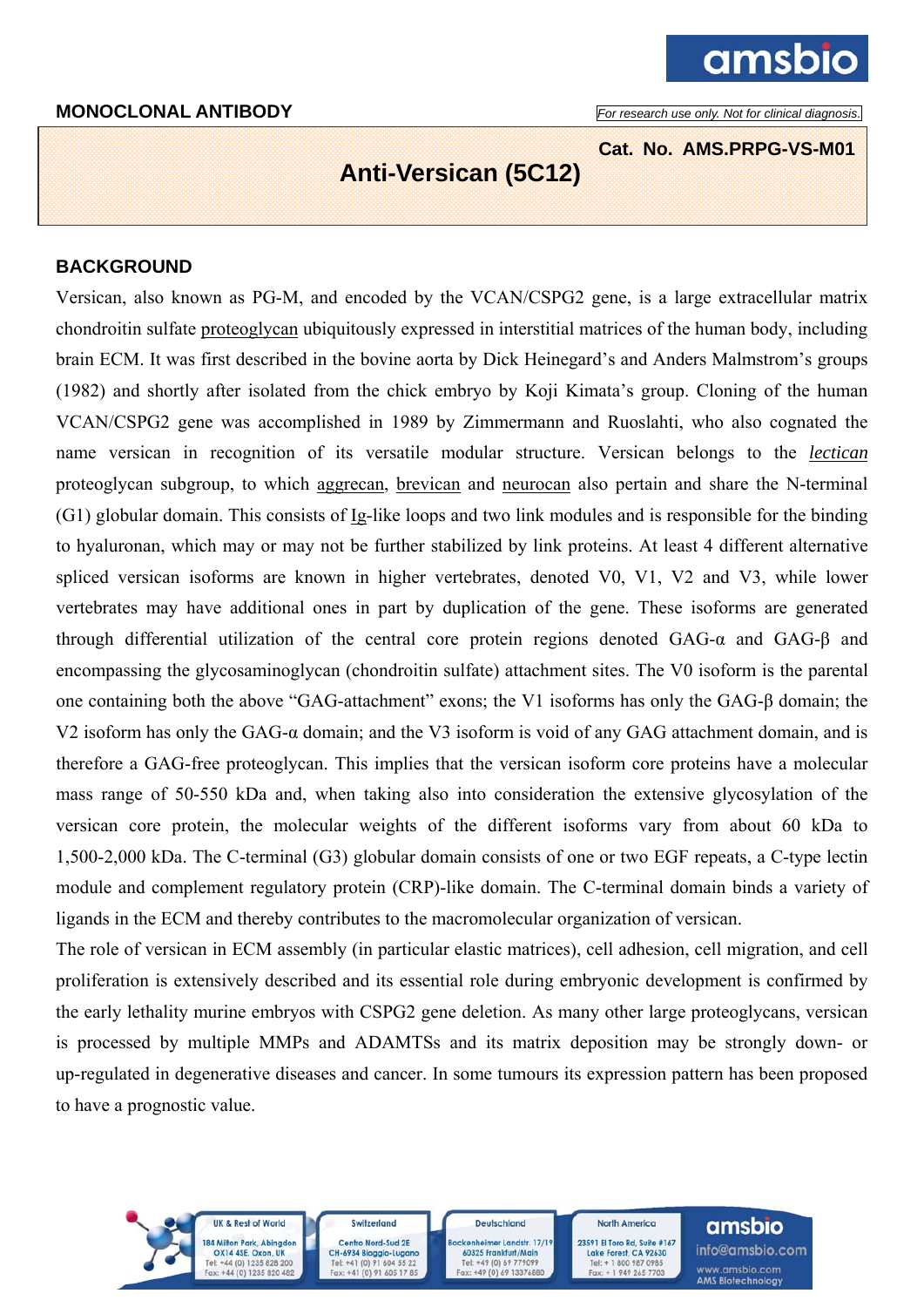| amsbio |
|--------|
|--------|

| <b>Product type</b> | Primary antibody                                                        |
|---------------------|-------------------------------------------------------------------------|
| <b>Host</b>         | Mouse                                                                   |
| <b>Source</b>       | Hybridoma cell culture                                                  |
| Form                | Liquid                                                                  |
|                     | Supernatant with $0.05\%$ NaN <sub>3</sub> as a preservative.           |
| <b>Volume</b>       | 2 ml                                                                    |
| <b>Specificity</b>  | Versican V0, V1 and V2 isoforms (V3 isoform reactivity not ascertained) |
| Antigen             | Versican-enriched proteoglycan preparation from bovine aorta            |
| <b>Isotype</b>      | lgM                                                                     |

## **Application notes**

 **Recommended use**  WB, IHC(P), ELISA

#### **Recommended dilutions**

|                         | Recommended and light                                                                                                                                                                                                                                                                                                                                      |
|-------------------------|------------------------------------------------------------------------------------------------------------------------------------------------------------------------------------------------------------------------------------------------------------------------------------------------------------------------------------------------------------|
|                         | Western blotting, 1/20 to 1/60                                                                                                                                                                                                                                                                                                                             |
|                         | Banding pattern depends upon the isoforms and is often complex. In the intact forms, i.e.<br>without removal of GAGs, V0, V1 and V2 do not enter acrylamide gels and therefore<br>agarose gels are recommended. Following chondroitinase-digestion and extensive<br>enzymatic deglycosylation, most isoforms still show complex, smeared banding patterns. |
|                         | Immunohistochemistry, 1/25 to 1/75 (PFA-frozen sections)                                                                                                                                                                                                                                                                                                   |
|                         | ELISA, $1/50 - 1/150$                                                                                                                                                                                                                                                                                                                                      |
|                         | Optimal dilutions/concentrations should be determined by the end user.<br><b>Staining Pattern</b>                                                                                                                                                                                                                                                          |
|                         | mAb 5C12 stains ubiquitously connective tissue ECMs and particularly concentrates in<br>vascular structures. Chondroitinase ABC pre-digestion of the sections may affect the<br>staining pattern.                                                                                                                                                          |
| <b>Cross reactivity</b> | Human, bovine                                                                                                                                                                                                                                                                                                                                              |
| Storage                 | Store at 4°C (-20° C for prolonged storage)                                                                                                                                                                                                                                                                                                                |
|                         | Aliquot to avoid cycles of freeze/thaw.                                                                                                                                                                                                                                                                                                                    |

*For research use only. Not for clinical diagnosis.* 



Switzerland Centro Nord-Sud 2E<br>CH-6934 Bloggio-Lugano<br>Tel: +41 (0) 91 604 55 22<br>Fax: +41 (0) 91 605 17 85

Deutschland 8ockenheimer Landstr. 17/19<br>60325 Frankfurt/Main<br>Tel: +49 (0) 69 779099<br>Fax: +49 (0) 69 13376880

North America 23591 El Toro Rd, Suite #167<br>Lake Forest, CA 92630<br>Tel: + 1 800 987 0985<br>Fax: + 1 949 265 7703